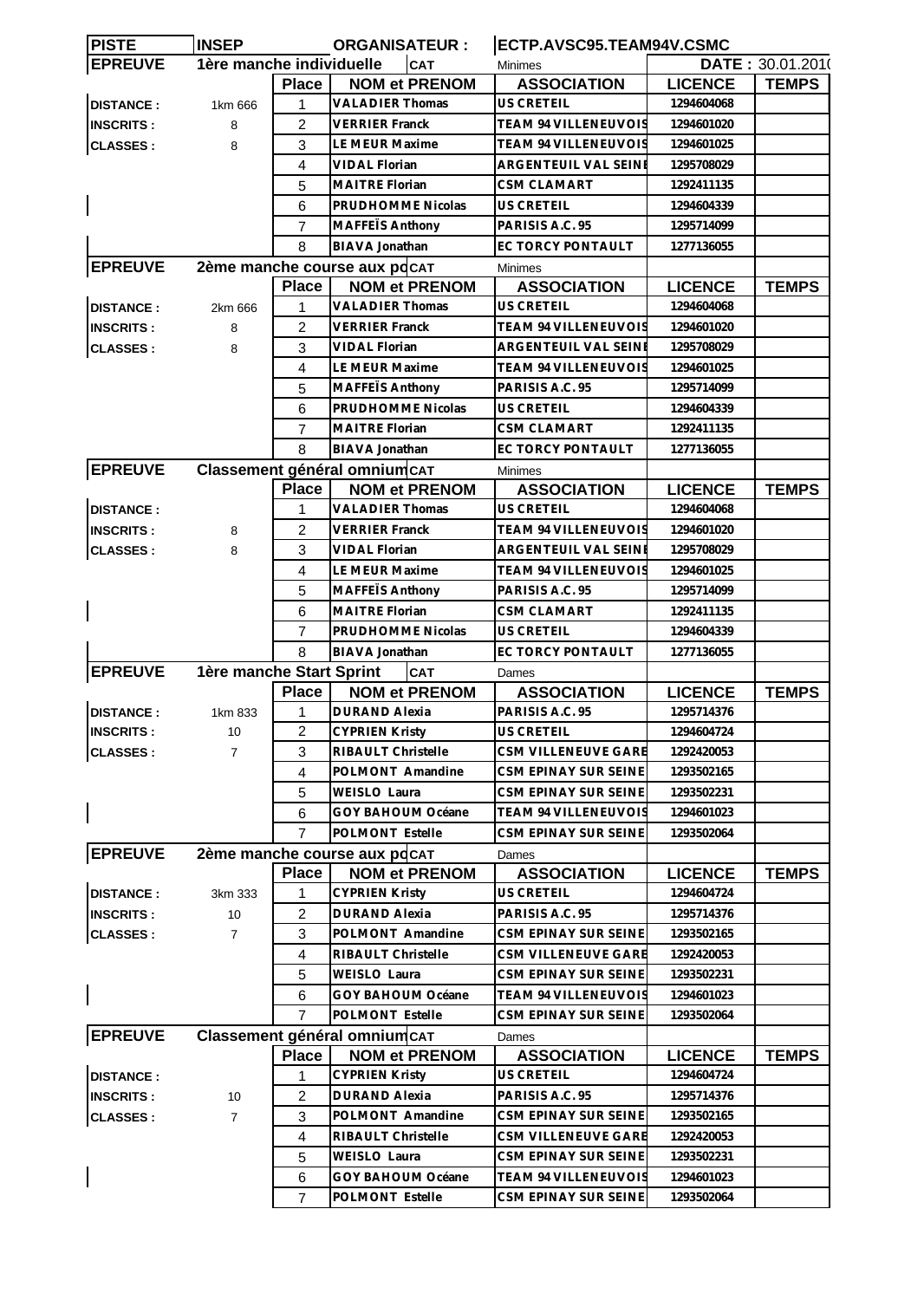| <b>EPREUVE</b>   |         | 1ère manche course aux poi CAT |                                | Cadets                      |                |              |
|------------------|---------|--------------------------------|--------------------------------|-----------------------------|----------------|--------------|
|                  |         | <b>Place</b>                   | <b>NOM et PRENOM</b>           | <b>ASSOCIATION</b>          | <b>LICENCE</b> | <b>TEMPS</b> |
| <b>DISTANCE:</b> | 3km 333 | 1                              | <b>HUET Mathieu</b>            | AS CHELLES                  | 1277108062     |              |
| <b>INSCRITS:</b> | 18      | $\overline{2}$                 | DAGORNE Maël                   | <b>US CRETEIL</b>           | 1294604201     |              |
| <b>CLASSES:</b>  | 18      | 3                              | <b>VERRIER Joseph</b>          | TEAM 94 VILLENEUVOIS        | 1294601022     |              |
|                  |         | 4                              | <b>AUBERNON Erwann</b>         | <b>US CRETEIL</b>           | 1294604112     |              |
|                  |         | 5                              | PRUDHOMME Alexandre            | US CRETEIL                  | 1294604340     |              |
|                  |         | 6                              | MAUDOUIT Olivier               | US CRETEIL                  | 1294604243     |              |
|                  |         | $\overline{7}$                 | DO REGO PEREIRA Fabio          | TEAM 94 VILLENEUVOIS        | 1294601080     |              |
|                  |         | 8                              | BOSSU Benjamin                 | EC MONTGERON VIGNE          | 1291307161     |              |
|                  |         | 9                              | <b>BREBANT Thomas</b>          | <b>CSM CLAMART</b>          | 1292411052     |              |
|                  |         | 10                             | <b>TURAN Ferdi</b>             | <b>US CRETEIL</b>           | 1294604047     |              |
|                  |         | 11                             | <b>TEL Rubens</b>              | <b>TEAM 94 VILLENEUVOIS</b> | 1294601070     |              |
|                  |         | 12                             | NOEL Aurélien                  | PARISIS A.C. 95             | 1295714246     |              |
|                  |         | 13                             | ROUSSEAU Jayson                | EC MONTGERON VIGNE          | 1291307253     |              |
|                  |         | 14                             | COCKS Christopher              | <b>EC MONTGERON VIGNE</b>   | 1291307EC      |              |
|                  |         | 15                             | CANRY Benjamin                 | ARGENTEUIL VAL SEINE        | 1295708030     |              |
|                  |         | 16                             | <b>GALAN Tymothe</b>           | ARGENTEUIL VAL SEINE        | 1295708180     |              |
|                  |         | 17                             | ROULAND Hugo                   | AV THIAIS                   | 1294627113     |              |
|                  |         | 18                             | <b>NABAIS Nicolas</b>          | EC TORCY PONTAULT           | 1277136049     |              |
| <b>EPREUVE</b>   |         |                                | 2ème manche Sprint aux poi CAT | Cadets                      |                |              |
|                  |         | <b>Place</b>                   | <b>NOM et PRENOM</b>           | <b>ASSOCIATION</b>          | <b>LICENCE</b> | <b>TEMPS</b> |
| <b>DISTANCE:</b> | 2km 666 | 1                              | <b>VERRIER Joseph</b>          | TEAM 94 VILLENEUVOIS        | 1294601022     |              |
| <b>INSCRITS:</b> | 18      | $\overline{2}$                 | <b>AUBERNON Erwann</b>         | US CRETEIL                  | 1294604112     |              |
| <b>CLASSES:</b>  | 18      | 3                              | DAGORNE Maël                   | US CRETEIL                  | 1294604201     |              |
|                  |         | $\overline{4}$                 | <b>HUET Mathieu</b>            | AS CHELLES                  | 1277108062     |              |
|                  |         | 5                              | NOEL Aurélien                  | PARISIS A.C. 95             | 1295714246     |              |
|                  |         | 6                              | ROUSSEAU Jayson                | <b>EC MONTGERON VIGNE</b>   | 1291307253     |              |
|                  |         | $\overline{7}$                 | MAUDOUIT Olivier               | US CRETEIL                  | 1294604243     |              |
|                  |         | 8                              | DO REGO PEREIRA Fabio          | <b>TEAM 94 VILLENEUVOIS</b> | 1294601080     |              |
|                  |         | 9                              | <b>BREBANT Thomas</b>          | CSM CLAMART                 | 1292411052     |              |
|                  |         | 10                             | <b>TEL Rubens</b>              | <b>TEAM 94 VILLENEUVOIS</b> | 1294601070     |              |
|                  |         | 11                             | <b>TURAN Ferdi</b>             | <b>US CRETEIL</b>           | 1294604047     |              |
|                  |         | 12                             | <b>BOSSU Benjamin</b>          | EC MONTGERON VIGNE          | 1291307161     |              |
|                  |         | 13                             | <b>NABAIS Nicolas</b>          | EC TORCY PONTAULT           | 1277136049     |              |
|                  |         | 14                             | ROULAND Hugo                   | <b>AV THIAIS</b>            | 1294627113     |              |
|                  |         | 15                             | <b>GALAN Tymothe</b>           | ARGENTEUIL VAL SEINE        | 1295708180     |              |
|                  |         | 16                             | PRUDHOMME Alexandre            | US CRETEIL                  | 1294604340     |              |
|                  |         | 17                             | CANRY Benjamin                 | ARGENTEUIL VAL SEINE        | 1295708030     |              |
|                  |         | 18                             | COCKS Christopher              | EC MONTGERON VIGNE          | 1291307EC      |              |
| <b>EPREUVE</b>   |         |                                | Classement général omnium CAT  | Cadets                      |                |              |
|                  |         | <b>Place</b>                   | <b>NOM et PRENOM</b>           | <b>ASSOCIATION</b>          | <b>LICENCE</b> | <b>TEMPS</b> |
| <b>DISTANCE:</b> |         | 1                              | <b>VERRIER Joseph</b>          | <b>TEAM 94 VILLENEUVOIS</b> | 1294601022     |              |
| <b>INSCRITS:</b> | 18      | $\overline{c}$                 | <b>HUET Mathieu</b>            | AS CHELLES                  | 1277108062     |              |
| <b>CLASSES:</b>  | 18      | 3                              | DAGORNE Maël                   | US CRETEIL                  | 1294604201     |              |
|                  |         | $\overline{\mathbf{4}}$        | <b>AUBERNON Erwann</b>         | US CRETEIL                  | 1294604112     |              |
|                  |         | 5                              | MAUDOUIT Olivier               | US CRETEIL                  | 1294604243     |              |
|                  |         | 6                              | DO REGO PEREIRA Fabio          | <b>TEAM 94 VILLENEUVOIS</b> | 1294601080     |              |
|                  |         | $\overline{7}$                 | NOEL Aurélien                  | PARISIS A.C. 95             | 1295714246     |              |
|                  |         | 8                              | <b>BREBANT Thomas</b>          | <b>CSM CLAMART</b>          | 1292411052     |              |
|                  |         | 9                              | ROUSSEAU Jayson                | EC MONTGERON VIGNE          | 1291307253     |              |
|                  |         | 10                             | BOSSU Benjamin                 | EC MONTGERON VIGNE          | 1291307161     |              |
|                  |         | 11                             | PRUDHOMME Alexandre            | US CRETEIL                  | 1294604340     |              |
|                  |         | 12                             | <b>TURAN Ferdi</b>             | US CRETEIL                  | 1294604047     |              |
|                  |         | 13                             | <b>TEL Rubens</b>              | TEAM 94 VILLENEUVOIS        | 1294601070     |              |
|                  |         | 14                             | <b>NABAIS Nicolas</b>          | EC TORCY PONTAULT           | 1277136049     |              |
|                  |         | 15                             | ROULAND Hugo                   | <b>AV THIAIS</b>            | 1294627113     |              |
|                  |         |                                | <b>GALAN Tymothe</b>           |                             | 1295708180     |              |
|                  |         | 16                             |                                | ARGENTEUIL VAL SEINE        |                |              |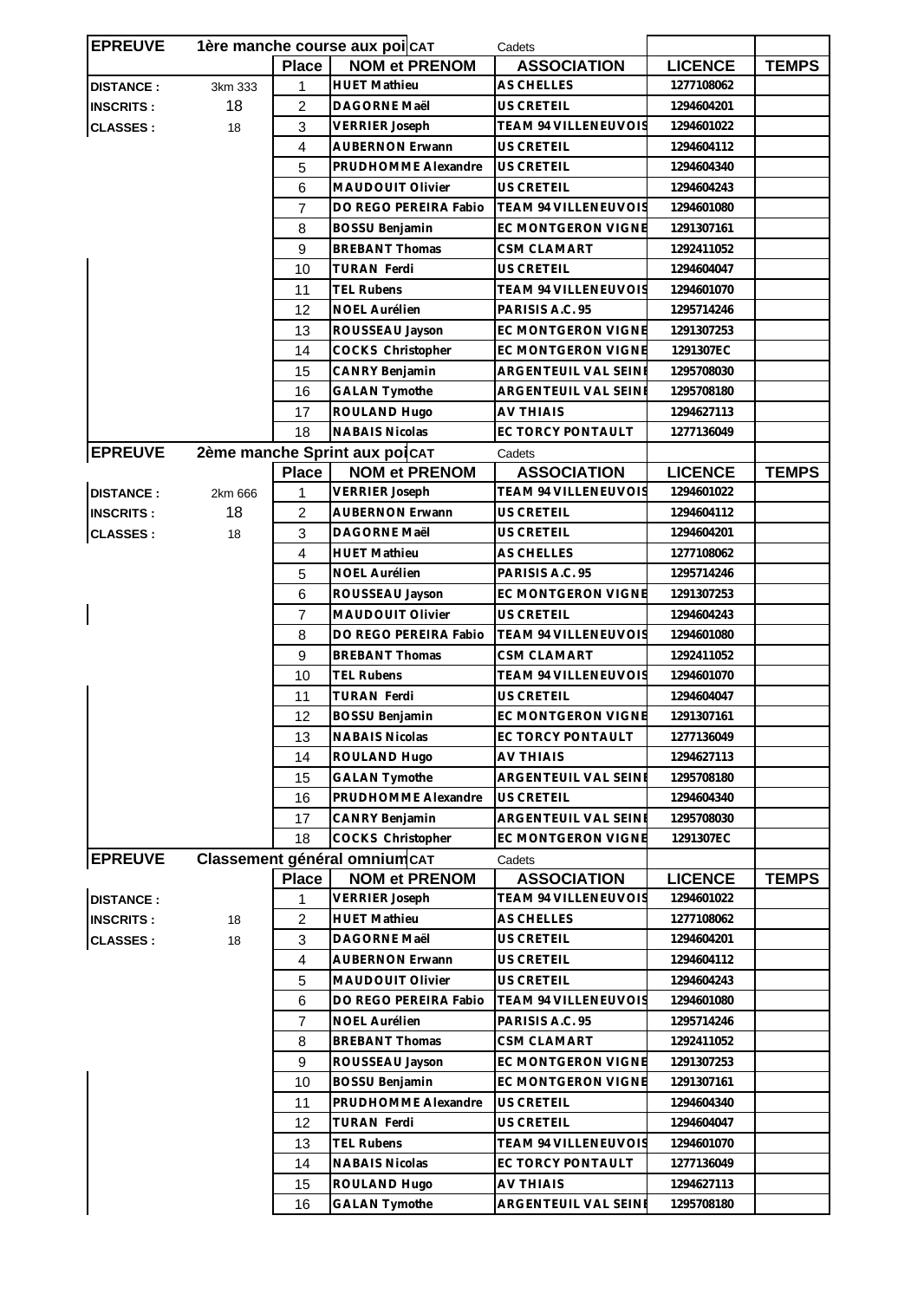|                  |                          | 17             | COCKS Christopher          | <b>EC MONTGERON VIGNE</b>   | 1291307EC      |              |
|------------------|--------------------------|----------------|----------------------------|-----------------------------|----------------|--------------|
|                  |                          | 18             | CANRY Benjamin             | ARGENTEUIL VAL SEINE        | 1295708030     |              |
| <b>EPREUVE</b>   | <b>Course aux points</b> |                | CAT                        | Juniors                     |                |              |
|                  |                          | <b>Place</b>   | <b>NOM et PRENOM</b>       | <b>ASSOCIATION</b>          | <b>LICENCE</b> | <b>TEMPS</b> |
| <b>DISTANCE:</b> | 5km 333                  | 1              | <b>CARU</b> Maxime         | AS CORBEIL ESSONNES         | 1291302313     |              |
| <b>INSCRITS:</b> | 12                       | $\overline{2}$ | MAFFETS Dany               | PARISIS A.C. 95             | 1295714100     |              |
| <b>CLASSES:</b>  | 11                       | 3              | DOS SANTOS Mickaêl         | ARGENTEUIL VAL SEINE        | 1295708013     |              |
|                  |                          | $\overline{4}$ | <b>DRAGONI Vincent</b>     | <b>ESC MEAUX</b>            | 1277101833     |              |
|                  |                          | 5              | <b>BLANCHON Luc</b>        | ARGENTEUIL VAL SEINE        | 1295708143     |              |
|                  |                          | 6              | <b>LEGROS Adrien</b>       | <b>ARGENTEUIL VAL SEINE</b> | 1295708391     |              |
|                  |                          | $\overline{7}$ | <b>SAURET Jason</b>        | <b>TEAM 94 VILLENEUVOIS</b> | 1294601008     |              |
|                  |                          | 8              | <b>EDELIN</b> Benjamin     | US CRETEIL                  | 1294604182     |              |
|                  |                          | 9              | <b>CHERIGUENE Yanice</b>   | US CRETEIL                  | 1294604EC      |              |
|                  |                          | 10             | <b>SERRE Corentin</b>      | US CHAMPAGNE SUR SE         | 1277106058     |              |
|                  |                          | 11             | DA CRUZ Anthony            | ARGENTEUIL VAL SEINE        | 1295708363     |              |
| <b>EPREUVE</b>   | <b>Course aux points</b> |                | CAT                        | Seniors                     |                |              |
|                  |                          | <b>Place</b>   | <b>NOM et PRENOM</b>       | <b>ASSOCIATION</b>          | <b>LICENCE</b> | <b>TEMPS</b> |
| <b>DISTANCE:</b> | 8km 333                  | 1              | <b>CLERE Emilien</b>       | U.V. AUBE                   | 710007145      |              |
| <b>INSCRITS:</b> | 26                       | $\overline{c}$ | <b>LASSAUNIERE Olivier</b> | <b>ARGENTEUIL VAL SEINE</b> | 1295708381     |              |
| <b>CLASSES:</b>  |                          | 3              | <b>MARTINS Vincent</b>     | <b>US CRETEIL</b>           | 1294604074     |              |
|                  |                          | 4              | <b>DUCHENE Michael</b>     | US CRETEIL                  | 1294604EC      |              |
|                  |                          | 5              | <b>GASPARI Alexandre</b>   | AS CORBEIL ESSONNES         | 1291302318     |              |
|                  |                          | 6              | <b>DROLLEE Arnaud</b>      | US CRETEIL                  | 1294604150     |              |
|                  |                          | $\overline{7}$ | <b>DURIVAUX Franck</b>     | US CRETEIL                  | 1294604036     |              |
|                  |                          | 8              | <b>BESSON Thibaud</b>      | ARGENTEUIL VAL SEINE        | 1295708382     |              |
|                  |                          | 9              | <b>ILONGO Dimitri</b>      | ARGENTEUIL VAL SEINE        | 1295708142     |              |
|                  |                          | 10             | MASANET Adrien             | EC TORCY PONTAULT           | 1277136081     |              |
|                  |                          | 11             | <b>LEVERT Nicolas</b>      | <b>B.C. NOISY LE GRAND</b>  | 1293507156     |              |
|                  |                          | 12             | <b>BROCHARD Mickaël</b>    | CSM VILLENEUVE GARE         | 1292420062     |              |
|                  |                          | 13             | <b>GRIGNON René</b>        | CSM VILLENEUVE GARE         | 1292420128     |              |
| <b>EPREUVE</b>   | <b>Sprint aux points</b> |                | CAT                        | Juniors                     |                |              |
|                  |                          | <b>Place</b>   | <b>NOM et PRENOM</b>       | <b>ASSOCIATION</b>          | <b>LICENCE</b> | <b>TEMPS</b> |
| <b>DISTANCE:</b> | 3km 999                  | 1              | MAFFEÏS Dany               | PARISIS A.C. 95             | 1295714100     |              |
| <b>INSCRITS:</b> | 12                       | $\overline{c}$ | <b>BLANCHON Luc</b>        | <b>ARGENTEUIL VAL SEINE</b> | 1295708143     |              |
| <b>CLASSES:</b>  | 11                       | 3              | <b>DRAGONI Vincent</b>     | <b>ESC MEAUX</b>            | 1277101833     |              |
|                  |                          | $\overline{4}$ | <b>LEGROS Adrien</b>       | ARGENTEUIL VAL SEINE        | 1295708391     |              |
|                  |                          | 5              | <b>CARU Maxime</b>         | AS CORBEIL ESSONNES         | 1291302313     |              |
|                  |                          | 6              | DOS SANTOS Mickaêl         | ARGENTEUIL VAL SEINE        | 1295708013     |              |
|                  |                          | 7              | <b>MAITRE Cyril</b>        | <b>CSM CLAMART</b>          | 1292411163     |              |
|                  |                          | 8              | SAURET Jason               | TEAM 94 VILLENEUVOIS        | 1294601008     |              |
|                  |                          | 9              | <b>MUSELIER Eric</b>       | EC TORCY PONTAULT           | 1277136053     |              |
|                  |                          | 10             | DA CRUZ Anthony            | ARGENTEUIL VAL SEINE        | 1295708363     |              |
|                  |                          | 11             | <b>SERRE Corentin</b>      | US CHAMPAGNE SUR SE         | 1277106058     |              |
| <b>EPREUVE</b>   | Américaine               |                | <b>CAT</b>                 | Cadets                      |                |              |
|                  |                          | <b>Place</b>   | <b>NOM et PRENOM</b>       | <b>ASSOCIATION</b>          | <b>LICENCE</b> | <b>TEMPS</b> |
| <b>DISTANCE:</b> | 16km 666                 | 1              | <b>HUET Mathieu</b>        | <b>AS CHELLES</b>           | 1277108062     | 25'38        |
| <b>INSCRITS:</b> | 14                       |                | <b>BREBANT Thomas</b>      | <b>CSM CLAMART</b>          | 1292411052     |              |
| <b>CLASSES:</b>  | 12                       | $\overline{2}$ | <b>VERRIER Joseph</b>      | <b>TEAM 94 VILLENEUVOIS</b> | 1294601022     |              |
|                  |                          |                | ROUSSEAU Jayson            | EC MONTGERON VIGNE          | 1291307253     |              |
|                  |                          | 3              | <b>AUBERNON Erwann</b>     | US CRETEIL                  | 1294604112     |              |
|                  |                          |                | DAGORNE Maël               | US CRETEIL                  | 1294604201     |              |
|                  |                          | 4              | PRUDHOMME Alexandre        | US CRETEIL                  | 1294604340     |              |
|                  |                          |                | MAUDOUIT Olivier           | US CRETEIL                  | 1294604243     |              |
|                  |                          | 5              | <b>VALADIER Thomas</b>     | US CRETEIL                  | 1294604068     |              |
|                  |                          |                | TURAN Ferdi                | US CRETEIL                  | 1294604047     |              |
|                  |                          | 6              | CANRY Benjamin             | ARGENTEUIL VAL SEINE        | 1295708030     |              |
|                  |                          |                | <b>GALAN Tymothe</b>       | ARGENTEUIL VAL SEINE        | 1295708180     |              |
|                  |                          |                |                            |                             |                |              |
|                  |                          | $\overline{7}$ |                            |                             |                |              |